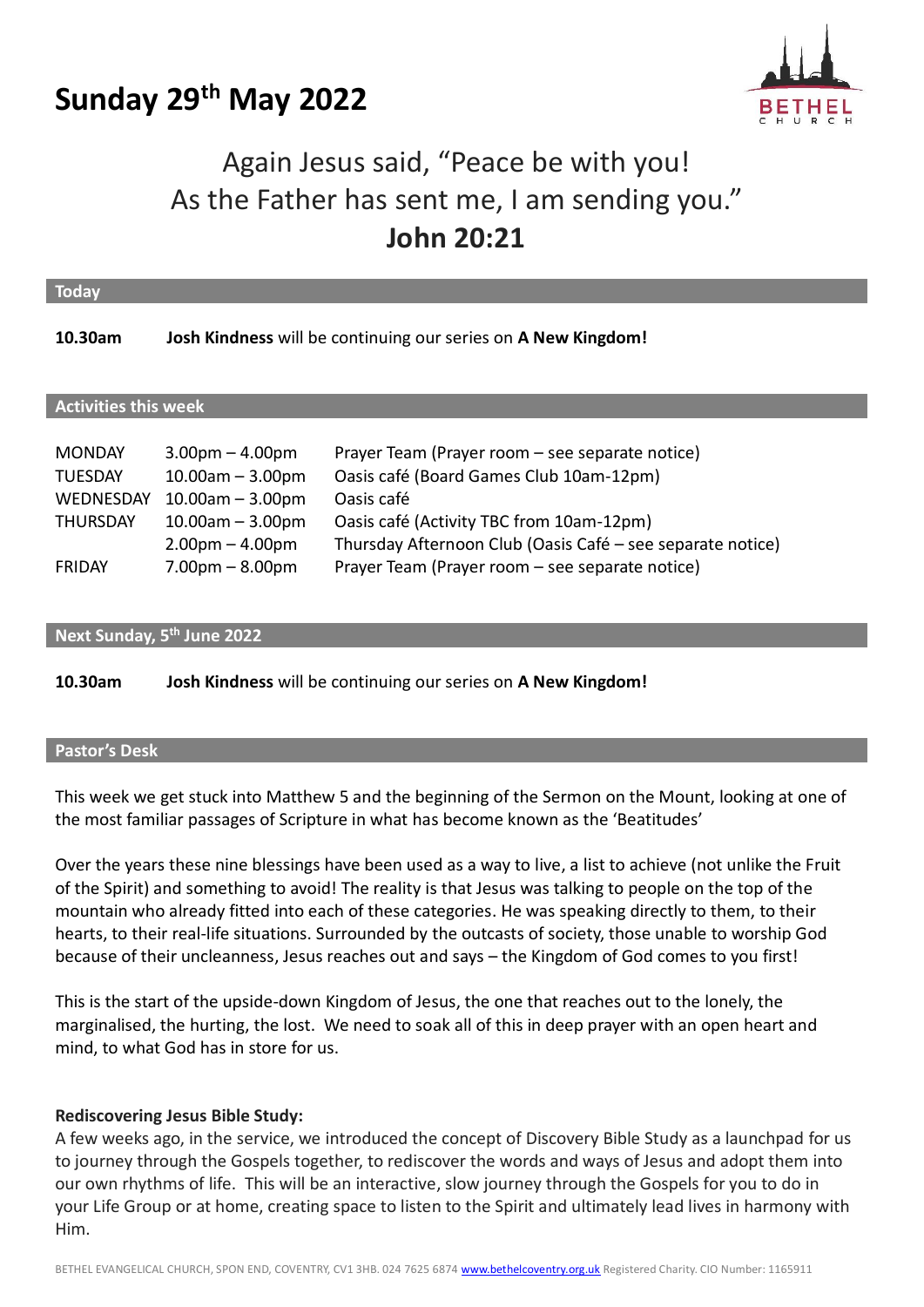Full details were sent around the prayer chain this week – but for a quick overview see our new video that explains it more…<https://www.youtube.com/watch?v=aOQ7J9ifDZs&t=3s>



#### **James – So What?:**

God has been speaking to us powerfully over the last few months through His Word in the book of James. The problem is we have become professional at hearing God speak and challenge and then ignoring it and moving on. We can't do this anymore. The Spirit of God wants us to act, to move and change so we reflect more of Jesus in our community and in our own lives. **We have a feedback form and also an online survey for you to fill in, to say what the Holy Spirit has challenged you about through our studies in James – please do fill it in when you can.**

## **Research project:**

If you haven't yet filled in or received Josh's survey on Biblical Justice, please can you complete it online? <https://www.surveymonkey.co.uk/r/YCKPLGH> Our hope is that this will also act as a guide for us as we seek to know more of what God has for us here at Bethel. You should have already received an email with an invitation to complete the survey, if not just let Josh know at [josh@bethelcoventry.org.uk](mailto:josh@bethelcoventry.org.uk)

#### **Restrictions:**

A huge thanks to our teams who have worked tirelessly to keep us all safe at our in-person gatherings and to livestream everything over the past 24 months+! Whilst you no longer need to wear a face covering, you are welcome to wear one when attending church, should you wish. We can still sing and worship in the usual way and we are keeping some social distancing between rows of chairs etc.

#### **Weekly messages:**

We are still livestreaming our Sunday morning service each week at 10.30am. This can be accessed via the Bethel Church Facebook page. **It's easy to join in with any online sessions simply go to**  [www.facebook.com/bethelchurchcoventry](http://www.facebook.com/bethelchurchcoventry) **you don't even need a Facebook account. If you're unable to join in the live sessions then don't worry, just go to the 'Videos' section of the Bethel Facebook page and they are all saved there.** Please see separate notice with regards to how we can encourage those not online/connected.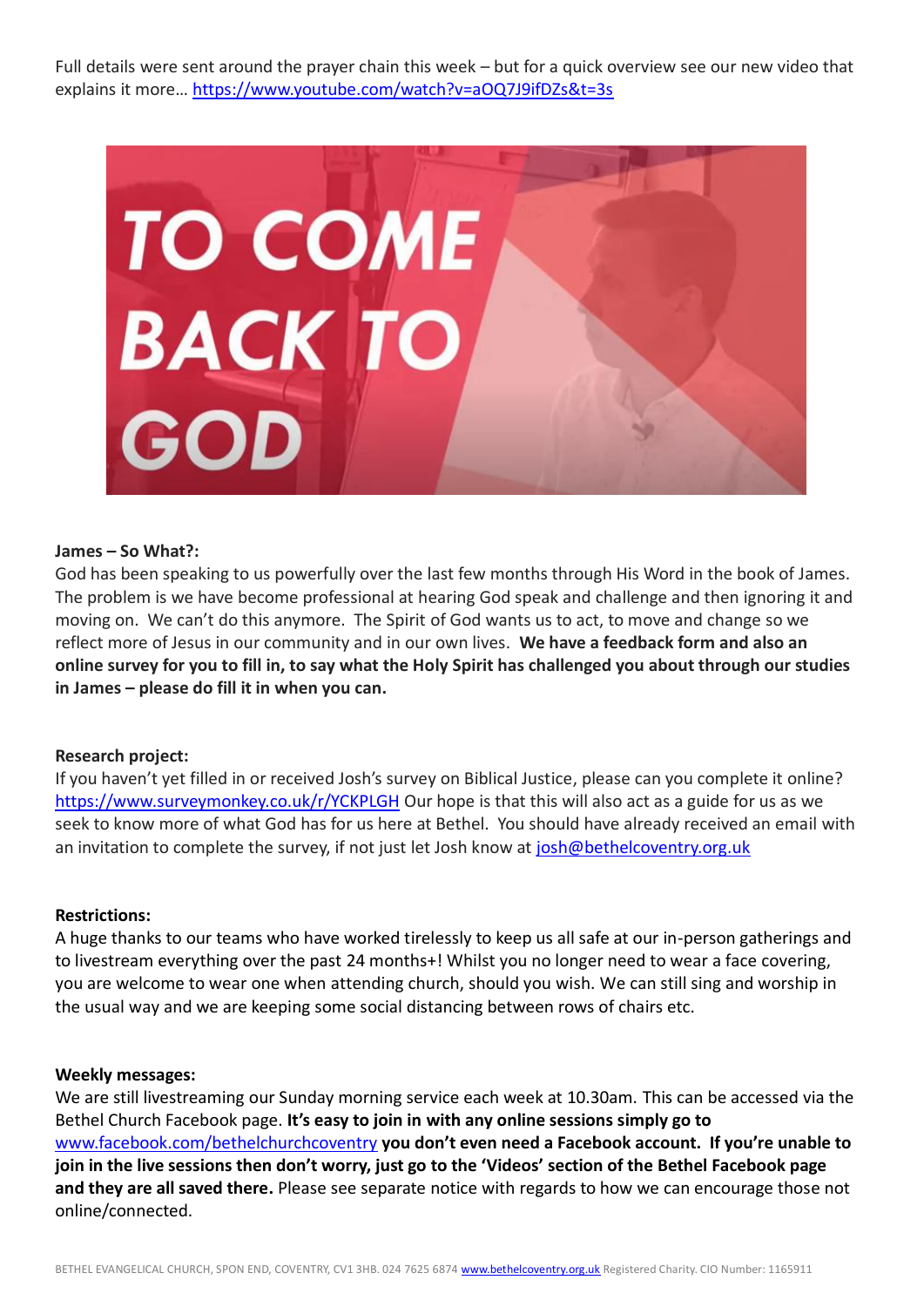## **Prayer & Praise:**

- Please pray for our Bethel leadership team as they seek to lead us into realising the Kingdom of God where we are.
- Please uplift Oasis café and the staff and volunteers there as they work among some of the most vulnerable in our community every day and look to bringing Jesus into the café.
- Continue to pray for those among us who are struggling with ongoing health concerns; Lindsey Pearce, Rosemary Sparkes, Paul & Ruth Longhurst, Frank & Merci Pryor, and others in our fellowship who are struggling with ongoing health problems.
- We serve a miraculous God who longs to bless so please pray for healing, pray for their families who are suffering alongside them and please pray that they would know the presence of the Spirit of Jesus in a new and powerful way.
- As we begin to come back to the words and ways of Jesus through the Gospels, please pray for the Holy Spirit to move and challenge and to give us the strength and courage to follow Him more closely.

#### **New Series – A New Kingdom!**

Please begin to pray and read through the passages in Matthew chapters 5-7. As participants in His new upside-down Kingdom we are called to be different, to have different priorities and a new Master. It will be challenging as the words of Jesus cut through all of the noise, all of the barriers we put up and get us to see our following in a new way. Are you up for the challenge?



#### **A call to Prayer…**

We are organising a **NEW Prayer Team,** who plan to meet in the Prayer Room each week on **Mondays at 3pm and Fridays at 7pm**. Speak to Paul & Ruth Longhurst if you'd like to be involved and for more details.

#### **Ladies' Bible Study**

The ladies' Bible study takes place each week on Mondays from 1pm - 3pm at the Oasis Community Hub and Café. **Our next session will be on Monday 6 th June.**

The Bible studies will follow the Sunday sermons on 'A New Kingdom!' The first 45 minutes or so will be a time to eat lunch together (packed lunch from home), chat and then pray. For more information, please speak to Jeanette Fowler, Jane Magan or Karen Sprouse.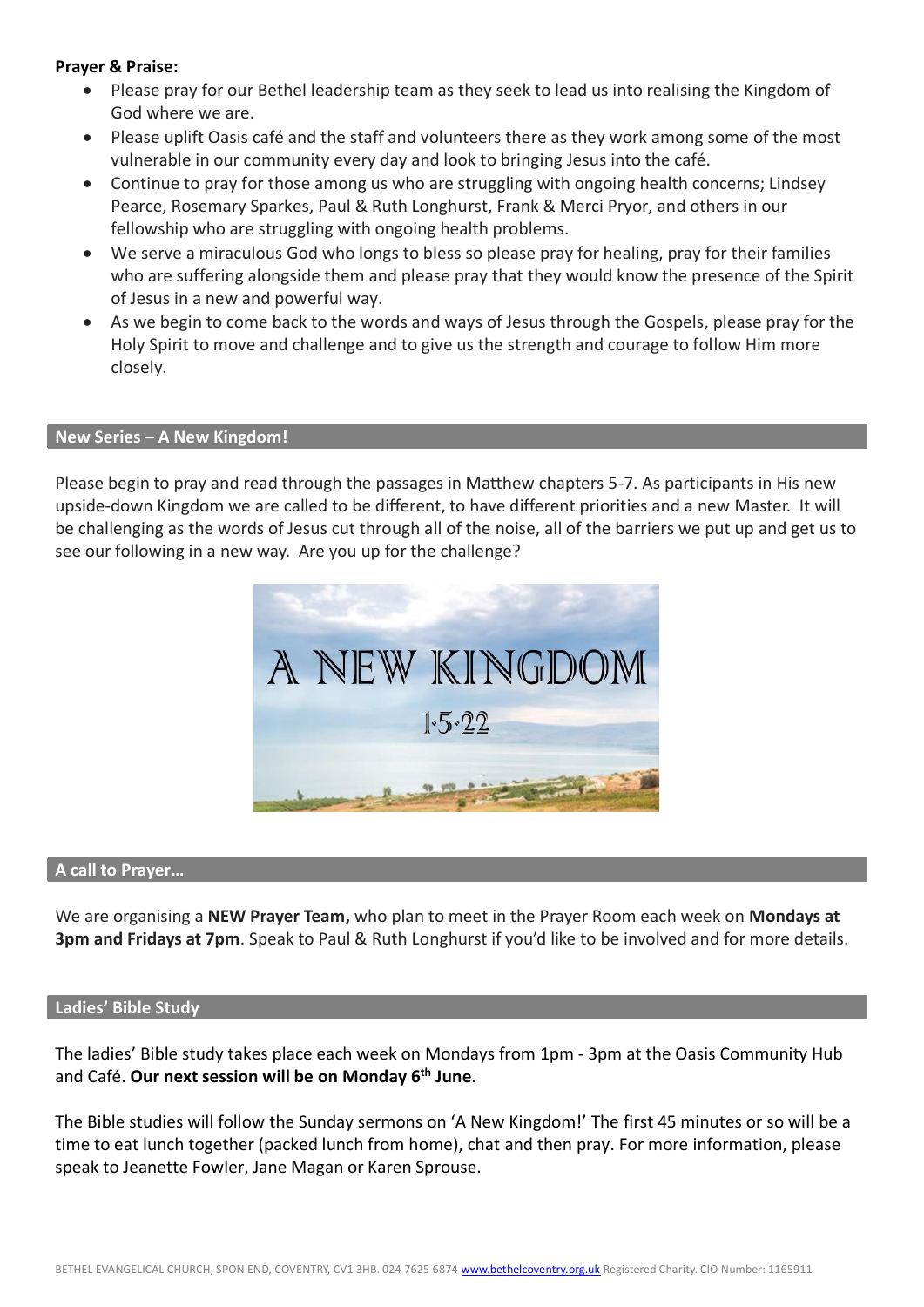#### **Thursday Afternoon Club – Oasis Café**

In addition to the Oasis café opening times and activities, the **Thursday Afternoon Club** is up and running from 2pm - 4pm. The club is aimed at over 55s who would like to meet up for a cup of coffee/tea, a slice of cake and, if they are in the mood, a board game or a game of dominoes. The session includes a short and simple Bible message to inspire questions and sow seeds and is open to anyone over 55, Christian or not. There is a charge of £1 per person. Our aim is to make Oasis Community Hub and Café an enjoyable and creative community space. For more information, please speak with Paul and Ruth Longhurst.

## **Life Group List**

Please note the updated life group list. If you notice anything that's not right, please advise Gordon or Karen Sprouse and we will update it as soon as possible.

**If you are not part of a life group, please feel free to speak to Gordon, Karen or any of the house group leaders to find one that is right for you.**

| Group                       | Host / Leader          | Where                | When           | Time               |
|-----------------------------|------------------------|----------------------|----------------|--------------------|
| Ladies' Bible Study         | Karen, Jane & Jeanette | Oasis Café           | Mondays        | 1.00 <sub>pm</sub> |
| <b>Derek Seedhouse</b>      | Manohar & Derek        | Coundon              | Alt Tuesdays   | 7.45 pm            |
| Liz & Dave                  | Liz & Dave             | <b>Allesley Park</b> | Tuesdays       | 8.00 pm            |
| Eric & Jane                 | Eric & Jane            | Chapelfields         | Alt Tuesdays   | 8.00 pm            |
| Dave & Jenny                | Dave & Jenny           | Whoberley            | Alt Wednesdays | $6.00 \text{ pm}$  |
| <b>Gordon &amp; Karen</b>   | Gordon & Karen         | Tile Hill            | Thursdays      | 7.30 pm            |
| <b>Gareth &amp; Yolande</b> | Gareth & Yolande       | <b>Whitmore Park</b> | Alt Thursdays  | 7.30 pm            |
| Young adult group           | Joshua Kindness        | Church Lounge        | Alt Sundays    | 6.30 pm            |

#### **Bethel podcasts!**

We are starting to upload our sermons to Spotify!

We will be adding the other sermons from 2021 onto Spotify, YouTube and other streaming platforms (give Bethel Church Coventry a search on your chosen podcast service) so keep an eye out for those in the coming weeks. We hope you will enjoy them and that they will provide you with encouragement – go to your Spotify account and search or click here to listen:

<https://open.spotify.com/show/6hBbiCYgT3ppj41XybSfcG> or to visit our YouTube page click <https://www.youtube.com/channel/UCIYmHZLNbo6PLC2Y2ejFoHA>